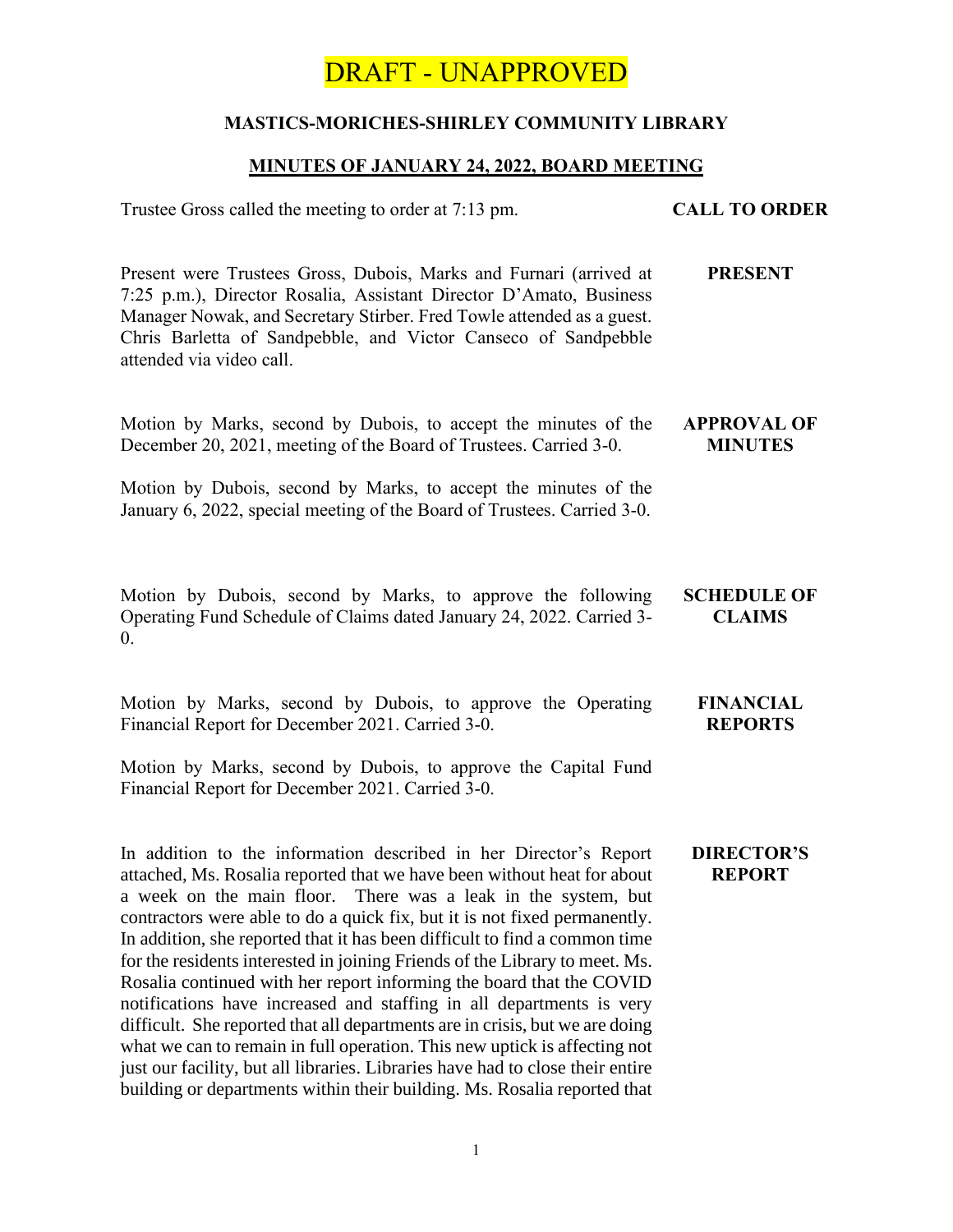## DRAFT - UNAPPROVED

Assemblymember Thiele's office recently received 1000 COVID tests and masks that will be delivered to libraries to give out to local community members. She continued with her report informing the board that we are currently experiencing the negative effect of the increase in minimum wage. We are having a hard time attracting staff and keeping guards, custodians, and clerks. She will be working on a staff analysis and a long-term strategy to resolve this. Lastly, Ms. Rosalia reported the New York State Tax Cap has officially been set at 2% for fiscal year 2022-2023 and she will be working on the draft budget and will present at the meeting in February.

The Assistant Director reported that the budget vote preparation has started. The calendar and timing for registration to vote, ballot information, notices and publication have all been set and the processes have started. The Trustee Petitions will be available February 8<sup>th</sup> and they need to be returned March  $7<sup>th</sup>$ .

The Business Manager reported that W-2 Statements have been delivered and the 1099's have gone out in the mail. The 1095's regarding health insurance will be delivered next. Mr. Nowak reported that Kathi Bertos has been working with Steve Burg on a replacement van. There are supply chain issues, and they haven't had luck with finding anything using the New York State Contract. They were able to find a van at Riverhead Dodge due in later this month. The van is critical to the Literacy Department with the programs beginning back at the high school in the next few weeks. The Business Manager then reported that our contribution to the retirement system is being paid in this month's warrant. Although the expense is high at \$567,794 it is about 11% lower than the estimate that we were provided which was approximately \$638,000. Mr. Nowak reported that time spent on COVID activity has increased this month, but the department heads have been very helpful with communicating staff issues to us. Hopefully it will begin to slow down.

Sylvia Maurer spoke briefly reporting that class visits have begun again and are going well. They are having one class visit at a time and the students are happier because the librarians can provide more one on one time. Also, they have been able to get a class roster ahead of time and are updating information where needed or getting new information so that Liz Horbal can ensure all students have library cards when they leave. Ms. Maurer reported that more students are returning to the library after the visit.

## **ASSISTANT DIRECTOR'S REPORT**

#### **BUSINESS MANAGER'S REPORT**

#### **DEPARTMENT REPORTS**